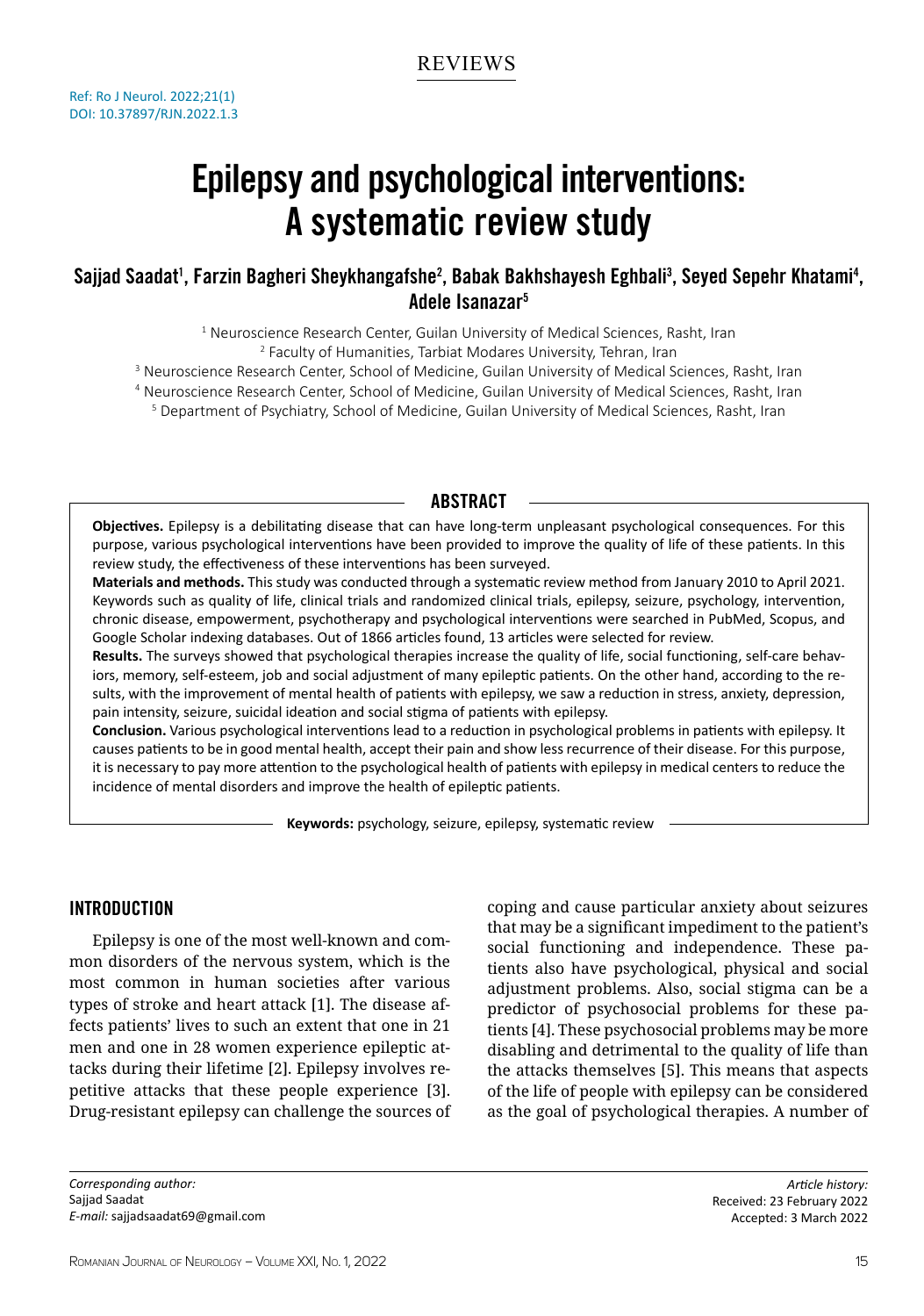studies have focused on therapies that address a range of disorder-related problems [6].

However, access to psychological therapies designed specifically for patients with epilepsy is an exception [7]. Studies show that psychological interventions will be more effective in reducing anxiety and improving medication acceptance and social competence, but the strengthening of experimental methods is needed [8]. Some studies show the beneficial effects of cognitive-behavioral therapies, carebased approaches and multi-component educational interventions on improving adjustment, social functioning and quality of life [9].

Epilepsy can have devastating economic, social and cultural consequences for people with epilepsy [10]. On the other hand, epilepsy is related to a range of biological aspects and psychological pathology, among which depressive disorder is the most common psychological disorder among people with epilepsy [11]. Many epileptic patients have reported the effect of stress on the frequency and severity of epilepsy [12]. Many of the known causes of epileptic attacks, such as tumors and brain damage, or alcohol withdrawal, which in some cases lead to epilepsy, are themselves stressors, and recent stressors, especially chronic stress, can be the cause or diagnosis of epilepsy [13]. One in three people with epilepsy will experience some form of depression during their lifetime, and depression is more common in people with epilepsy than in others. In addition, people with a family history of depression are at higher risk for depression [14]. Anxiety in epilepsy can be classified based on its time relationship to seizure events. Accordingly, people experience anxiety before, during and after seizures. Pre-seizure anxiety lasts for hours or days and post-seizure anxiety lasts for up to seven days after seizures [15].

The first line of treatment for epilepsy is medication, however, the effectiveness of some psychological interventions on the psychological damage of people with epilepsy has been confirmed [16]. Epilepsy patients are prone to depression due to frequent exposure to uncontrollable events and fear of having seizures in social settings and fear of being misunderstood by others leads to the strengthening of dysfunctional beliefs in them [17]. On the other hand, persistent seizures and cognitive dysfunction lead to a decline in quality of life in people with epilepsy [18]. In the meantime, cognitive-behavioral therapy, by targeting spontaneous thoughts, changes patients' basic beliefs about the history of failure due to epilepsy and this leads to improved mood and depression. Activity planning also helps epileptic patients to improve their quality of life by reducing failure to achieve daily plans and valuing any increase in daily activity levels [19]. On the other hand, patients experience the first epileptic attack

following stressful events and in many cases, stress is effective in the repetition of seizures [20]. In this regard, coping skills training helps people with epilepsy to become familiar with the relationship between epilepsy and stress and gradually by using appropriate coping techniques, stress management methods, social support seeking methods and positive reinterpretation of epileptic attacks, coping with disease avoidance and actively dealing with problems minimize stress [21]. Epileptic patients are at a low level in terms of psychological well-being [22]. On the other hand, when faced with an emotional situation, feeling good and optimistic is not enough to control emotion, but epileptic patients need to use the best cognitive function in these situations. In this regard, emotion adjustment-based intervention enhances the psychological well-being of epileptic patients by increasing the ability to understand emotions, modify experience, express and tell the emotions [23]. Because people with epilepsy have a lower quality of life than the general population and other chronic diseases [24], progressive muscle relaxation prevents the production of negative thoughts and emotions such as anxiety and stress and neutralizes the effects of increased muscle pressure on the body. As a result, by reducing the number of epileptic attacks, the quality of life of patients increases [24,25]. Mindfulness Treatment by emphasizing a non-judgmental approach to inner experiences over time and increasing awareness and acceptance of life events related to epilepsy, conscious attention and emphasis on being present and exposed to pleasant feelings and thoughts and not avoiding emotions and accepting them leads to cognitive and behavioral changes and thus improves the quality of life in patients with epilepsy [26]. In acceptance and commitment therapy, patients are taught to give meaning to their problems and accept the socio-psychological consequences of epilepsy, to avoid verbal rules and assessments through diffusion, to live in the present, to act in the direction of their chosen values through committed action and to find their chosen orientation despite the stigma caused by the disease [27].

Overall, epilepsy, along with psychological problems, has profound effects, leading to impaired daily functioning and deterioration of the patient's quality of life, decreased marriage rates, increased unemployment and high mortality. Psychosocial stress, especially depression and anxiety, are factors that increase the risk of suicide in these patients [28]. Epilepsy affects adaptation skills and the ability to cope with the problems of a chronic illness by creating dysfunctional fundamental beliefs. The beliefs of these patients differ from those of a normal person and are reinforced by negative experiences related to epilepsy and lead to high levels of depres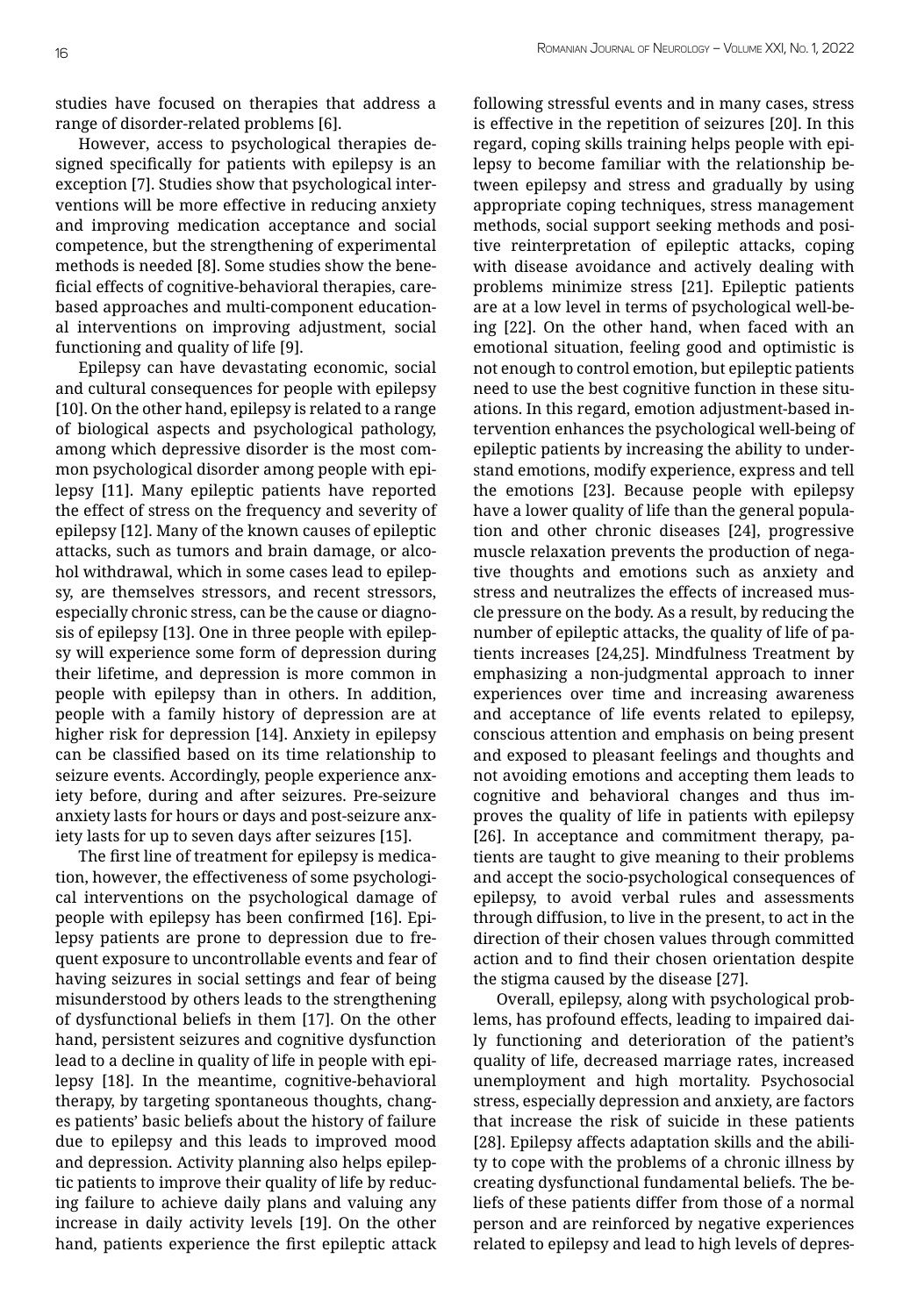sion and chronic anxiety [29]. In this regard, the present review was conducted to investigate the psychological interventions affecting epilepsy.

#### Materials and Methods

This study was conducted through a systematic review method in studies published in the period from January 2010 to April 2021. PubMed, Scopus, Google Scholar and Science Direct indexing databases were surveyed. To search the articles, the terms quality of life, clinical trials and randomized clinical trials, epilepsy, seizure, psychology intervention, chronic disease, empowerment, psychotherapy and psychological interventions were used. In order to search the keywords in detail, each of the words was searched in combination with epilepsy, and finally, 1866 articles were found that the searched keywords were in the title or content of the article. The titles of the articles and abstracts were reviewed by two researchers, and a large number of articles were removed from the review due to duplication, irrelevance, and lack of inclusion criteria. Finally, 13 articles were selected and reviewed. Figure 1 shows the steps for reviewing references. Publication of articles in a specific period of time, publication in the Persian or English language and research on people with epilepsy were among the criteria for entering articles. Qualitative and single-case articles, case reports and articles based on pharmacological and medical interventions were considered as exclusion criteria. To review the articles, the

standard critique framework of health articles [30] and Sidant and Braden's approach in reviewing and evaluating behavioral interventions [31] were used. To review the articles, the indicators of the authors' last names and year of publication, type of intervention or theoretical framework, country of research, number of participants in the research, method of intervention and outcome of the study were considered.

#### **RESULTS**

In this study, 13 studies were reviewed, two of which were conducted in Iran. The theoretical frameworks in these studies were based on CBT and combination therapies with mindfulness. Most studies have been conducted by randomized clinical trials and some studies were experimental. Most studies had a follow-up assessment, but some did not. Follow-ups fluctuated between one and three months.

Among 1866 articles related to psychological interventions affecting patients with epilepsy, in the end, 13 articles were selected and reviewed with a population of 591 patients based on inclusion and exclusion criteria. Moreover, this systematic review included studies from 9 countries, such as Iran, Australia, Malaysia, the USA, UK, China, Canada, Germany and Mexico, which indicated the importance of evaluating the effectiveness of psychological therapies on epilepsy patients around the world. Studies have shown that psychological therapies increase

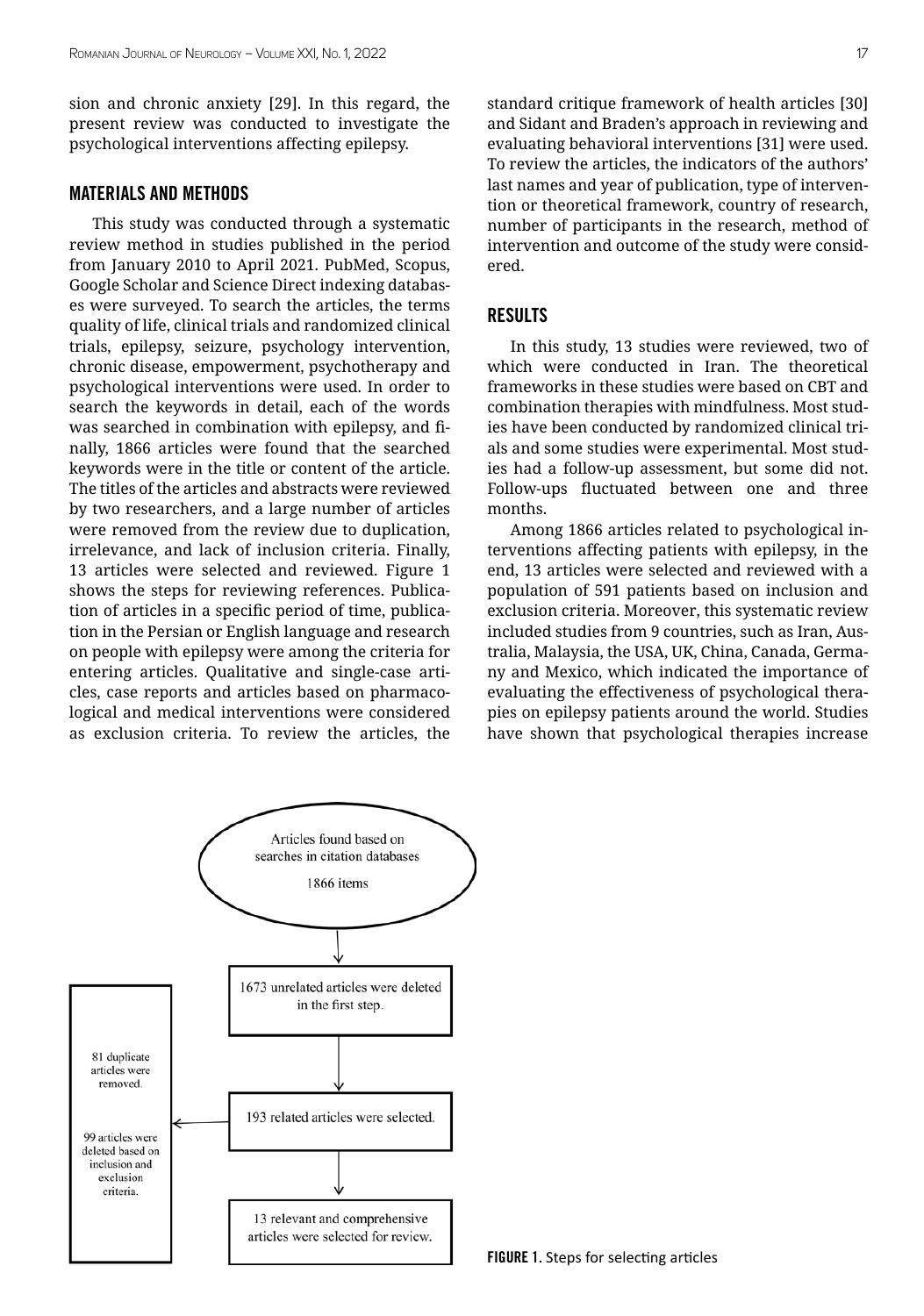| <b>Authors and</b><br>years                  | Intervention/s                             | Country    | <b>Participants</b>                       | Design       | follow-up            | Consequences                                                                                                                                                         |
|----------------------------------------------|--------------------------------------------|------------|-------------------------------------------|--------------|----------------------|----------------------------------------------------------------------------------------------------------------------------------------------------------------------|
| Lai et al (2021)<br>$[32]$                   | (MBI: 6 sessions)                          | Malaysia   | $MBI(n=14)$<br>Control (n=14)             | <b>RCT</b>   | 6 weeks              | Reducing psychological<br>distress and improving the<br>quality of life.                                                                                             |
| Chaghajerdi<br>et al (2021) [33]             | (MBCT: 8 sessions)                         | Iran       | $MBCT (n = 15)$<br>Control ( $n = 15$ )   | Experimental | <b>No</b>            | Reducing death anxiety.                                                                                                                                              |
| Baslet et al<br>(2020) [34]                  | (MBT: 12 sessions)                         | <b>USA</b> | $MBT (n = 49)$                            | Experimental | six-month            | seizures frequency, intensity,<br>and quality of life improved at<br>treatment end.                                                                                  |
| Haut et al<br>(2018) [35]                    | (PMR: 12 sessions)                         | <b>USA</b> | PMR (n=33)<br>Control (n=34)              | <b>RCT</b>   | 1, 2 and 3<br>months | seizure frequency and stress<br>decreased, focused attention<br>increased.                                                                                           |
| Mohamadpour<br>et al (2017) [36]             | (MBCT: 8 sessions)                         | Iran       | MBCT (n=15)<br>Control (n=15)             | Experimental | No                   | Increase self-efficacy and<br>reduce anxiety.                                                                                                                        |
| Dewhurst et al<br>$(2015)$ [37]              | (ACT: 20 sessions)                         | UK         | ACT (n=60)                                | Experimental | six-month            | Reduce depression, anxiety<br>and improve quality of life,<br>self-esteem and job and social<br>adjustment.                                                          |
| Orjuela-Rojas<br>et al (2015) [38]           | (CBT: 12 sessions)<br>(SSRIs: eight weeks) | Mexico     | $CBT(n=7)$<br>SSRIs (n=8)                 | Experimental | 6 and 12<br>weeks    | The quality of life of both<br>groups improved and the<br>severity of depressive<br>symptoms decreased; But<br>no difference was observed<br>between the two groups. |
| Tang et al (2015)<br>$[39]$                  | (MBT: 8 sessions)                          | China      | $MBT(n=30)$<br>Control (n=30)             | <b>RCT</b>   | 6 weeks              | Improve quality of life, reduce<br>anxiety and depression<br>symptoms, and reduce the<br>frequency of seizure and<br>improvement in delayed<br>memory.               |
| Gandy et al<br>$(2014)$ [40]                 | (CBT: 8 sessions)                          | Australia  | $CBT (n = 31)$<br>Control ( $n = 28$ )    | <b>RCT</b>   | 3 months             | Reduce depressive symptoms,<br>anxiety, and suicidal ideation.                                                                                                       |
| Schröder et al<br>(2014) [41]                | (POIs: 9 sessions)                         | German     | POIs ( $n = 38$ )<br>Control ( $n = 40$ ) | <b>RCT</b>   | No                   | Reduce depression and<br>decrease fatigue in quality of<br>life.                                                                                                     |
| Aliasgharpour<br>et al (2013) [42]           | (SMB: 4 sessions)                          | Iran       | $SMB (n = 30)$<br>Control ( $n = 30$ )    | Experimental | 1 months             | Improvement in self-<br>management behaviors.                                                                                                                        |
| McLaughlin<br>and McFarland<br>$(2011)$ [43] | (CBT: 6 sessions)                          | Australia  | CBT (n=18)<br>Control (n=19)              | <b>RCT</b>   | three<br>months      | Reduce the frequency of<br>seizures, decrease depression<br>and improvement in social<br>functioning.                                                                |
| Macrodimitris<br>et al (2011) [44]           | (CBT: 10 sessions)                         | Canada     | CBT (n=18)                                | Experimental | No                   | Reduce depression and<br>anxiety.                                                                                                                                    |

TABLE 1. Characteristics of the included studies

*Note: MBI = Mindfulness-based intervention; RCT = Randomized controlled trial; MBCT = Mindfulness-Based Cognitive Therapy; MBT = Mindfulness-based therapy; PMR = Progressive muscle relaxation; ACT = Acceptance and commitment therapy; CBT = Cognitive behaviour therapy; POIs = Psychological online interventions; SMB = Self-management behaviors.*

the quality of life, social functioning, self-care behaviors, memory, self-esteem, job and social adjustment of many epileptic patients. On the other hand, according to the results, with the improvement of mental health of patients with epilepsy, we saw a decrease in stress, anxiety, depression, pain intensity, seizures, suicidal ideation and social stigma of patients with epilepsy.

## **DISCUSSION**

In this study, the effectiveness of psychological interventions in epilepsy patients has been reviewed. The results showed that in addition to drug therapies, psychological interventions could reduce

anxiety, stress, depression, seizures, social stigma, death anxiety and suicidal ideation in patients with epilepsy [33,38,40]. In explaining these findings, it can be acknowledged that endangering physical and mental health, anxiety and worry, conflict with mind rumination and depressive symptoms, loss of job and educational positions and impairment in social relationships, such as a person's quality of life, have significant negative effects (19). Therefore, using methods that can eliminate mind rumination, control pain, eliminate or reduce the symptoms of anxiety and depression, change dysfunctional attitudes and increase the feeling of efficiency and life expectancy can help accept the disease and cope with it, and improve the quality of life [24]. Numer-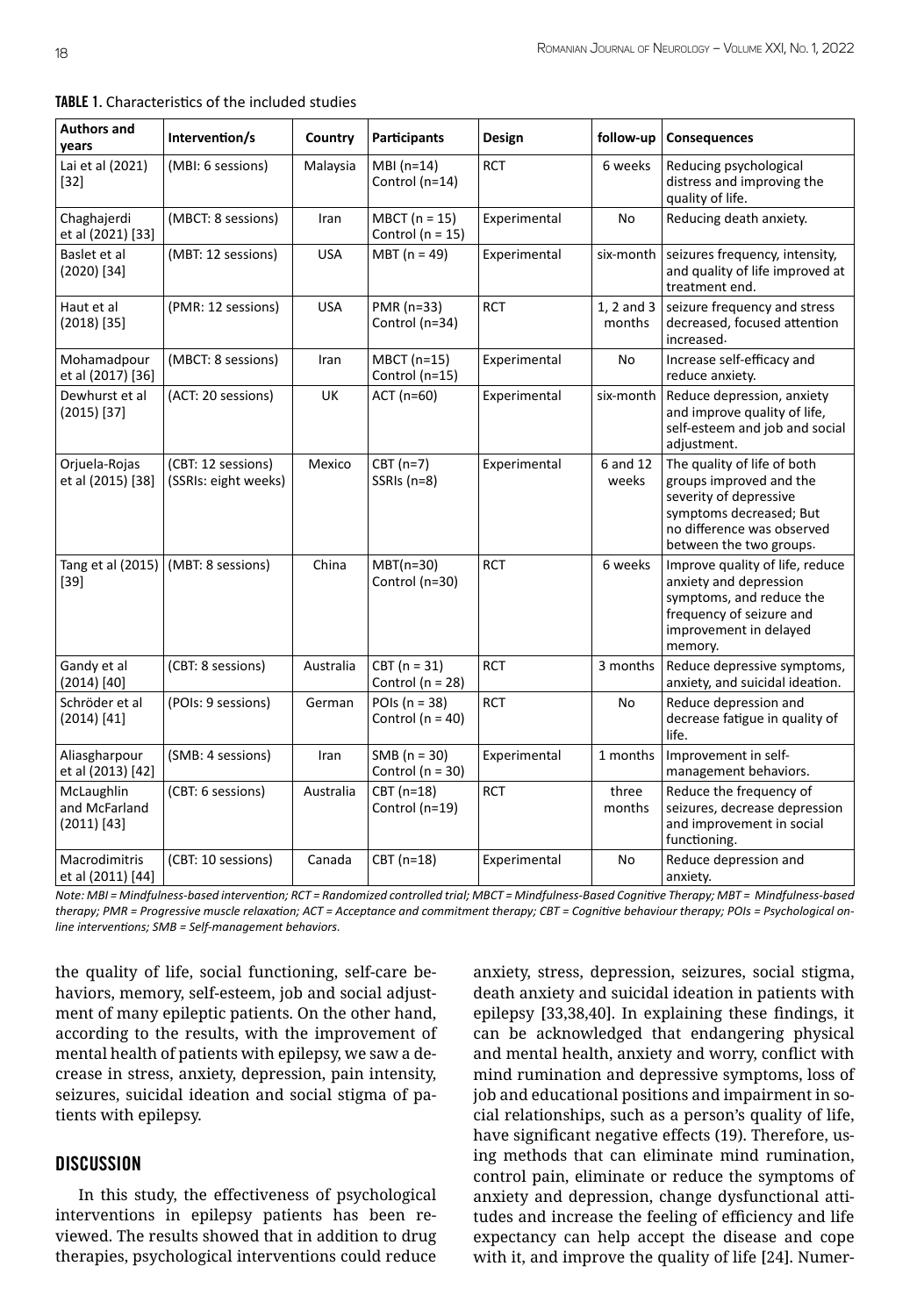ous studies have confirmed the effect of psychological therapies on mental well-being, anxiety and depression, pain tolerance, mental health, and reduction of physical and mental symptoms in patients with epilepsy [34].

One of the effective therapies for the mental health of patients with epilepsy is cognitive therapy based on mindfulness [35]. This treatment expands the flexibility of cognitive activities, reduces the level of mind rumination, overgeneralization, self-critical judgments and promotes useful cognitive processes such as observation without judgment on mental content. In this way, clients are encouraged to process the experience as it is formed without judgment. Moreover, they can change their relationship with challenging thoughts and accept their feelings [16]. With the expansion of mindfulness in social processing, changes occur in various dimensions of interpersonal conflict. They concluded that self-awareness, self-regulation and gaining balance again also improved with increasing mindfulness. Furthermore, mindfulness, a sense of calm, hope and a high ability to deal with stress can boost self-confidence and inner control. With mindfulness, the individual, while maintaining his or her functional stability, also acquires the necessary flexibility in new situations [36].

Acceptance and commitment-based therapy (ACT) is also the third wave of behavioral therapy and a new treatment to improve the psychological symptoms of epileptic patients [33]. The goal of ACT is to help us live a full, meaningful, rich life by accepting the pain of living unintentionally. ACT does this in two ways: first, by teaching psychological skills to endure painful thoughts and feelings and helping us to understand what is important and meaningful to us, and second, by clarifying values [27]. Therefore, the goal of ACT is to create a rich, complete and meaningful life by accepting the pain that inevitably accompanies life. In other words, the primary goal of ACT is to increase psychological flexibility. The ACT includes six core therapeutic processes: defusion, acceptance, present moment, committed action, self-as-context and values. The higher the patient's ability to be fully aware, open to the experiences and acting on the values is, the higher the quality of life he or she has. Because he or she can respond much more effectively to the inevitable problems and challenges of life [37].

In behavioral self-management intervention by teaching the right ways to express emotion, people learn the right ways to deal with problems, events and how to communicate properly with others, and this can lead to better relationships with others and a more logical interpretation of events as well as correction of communication and interpersonal problems among these patients [42]. One of the approaches to behavioral therapy is progressive muscle relaxation in which a person acts by contracting and relaxing a group of muscles for general relaxation of the body. In this therapeutic approach, the patient is instructed to contract the muscles of his body in groups from head to toe, relax after counting to five and then count to ten [43]. Cognitive-behavioral therapies (CBT) believe that the cause of psychological problems in the individual is inefficient beliefs and underlying assumptions about self, world and human beings [44]. Dysfunctional thoughts and attitudes related to epilepsy and negative community reactions to this disease cause helplessness and passivity in many of these patients. By targeting these mental distortions and negative attitudes with CBT, they can be corrected and replaced with positive and constructive thoughts. Moreover, by properly accepting the disease, the daily functions and quality of life of these patients will be increased [38]. Telepsychiatry is defined as the provision of psychological care and the exchange of mental care information, to provide psychiatric services in faraway areas, which, like other branches of telemedicine, are done in three ways; store and forward, real-time and hybrid [16]. Among the benefits of telepsychiatry can be providing counseling to remote areas, intending to prevent unnecessary travel, providing counseling in psychiatric emergencies, helping patients in-home care who, for various reasons, find it difficult to leave home to see a psychiatrist, as well as providing services to patients with neurological problems such as epilepsy [34].

Overall, it can be acknowledged that various psychological interventions reduce seizures, depression, anxiety, stress, fear, mind rumination and death anxiety in patients with epilepsy. This causes patients to be in good mental health, accept their pain and show less recurrence of their disease. For this purpose, it is necessary to pay more attention to the psychological health of patients with epilepsy in hospitals to reduce the rate of mental disorders and improve the health of epileptic patients. One of the limitations of the present review study was the unavailability of the full text of some articles, which led to the non-inclusion of these articles in the review process. Furthermore, due to the filtering of some scientific databases, researchers could not access them. In addition, some studies have been descriptive and should be cautious in generalizing their results. In this regard, it is suggested that descriptive studies be conducted on the prevalence and psychological consequences of epilepsy within the country thus with proper planning, vulnerable patients can be identified, and the necessary psychological interventions can be done.

## **CONCLUSION**

In this study, we found that epilepsy has a variety of psychological consequences for patients. But psy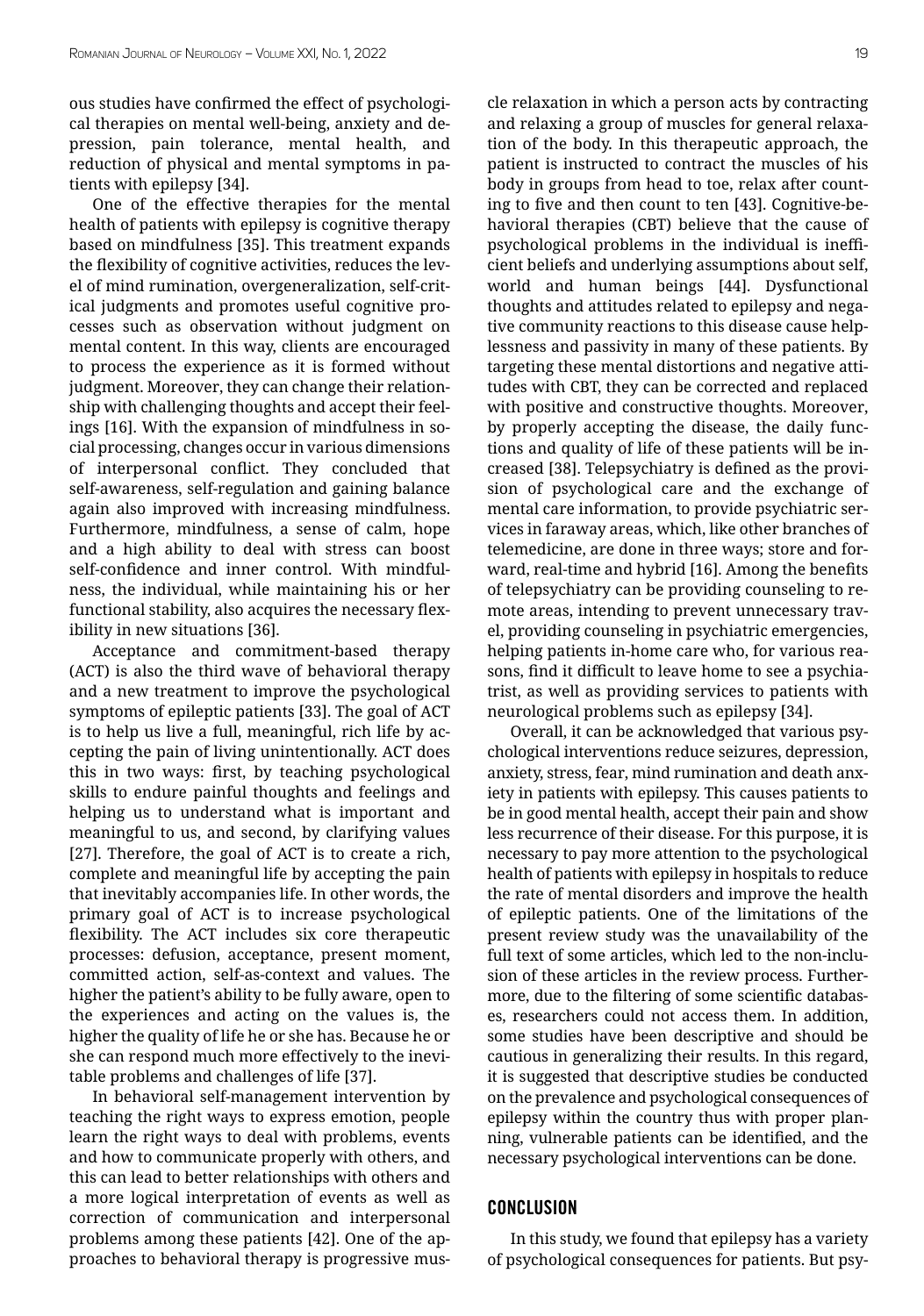chological interventions have an effective role in improving the psychological status of these patients. In this regard, it is recommended that a comprehensive model of psychosocial rehabilitation be used that includes prevention, treatment, rehabilitation and improving the quality of life of epileptic patients and includes a set of diagnostic units, outpatient treatment, education, face-to-face and telephone counseling, family counseling, group therapy,

## *Conflict of interest:* none declared *Financial support:* none declared

#### **REFERENCES**

- 1. Thijs RD, Surges R, O'Brien TJ, Sander JWJTL. Epilepsy in adults. *Lancet.*  2019;393(10172):689-701.
- 2. Hesdorffer D, Logroscino G, Benn E et al. Estimating risk for developing epilepsy: a population-based study in Rochester, Minnesota. *Neurology.* 2011;76(1):23-7.
- 3. Szemere E, Jokeit HJS. Quality of life is social–Towards an improvement of social abilities in patients with epilepsy. *Seizure.* 2015;26:12-21.
- 4. Novakova B, Harris PR, Rawlings GH, Reuber MJE, Behavior. Coping with stress: A pilot study of a self-help stress management intervention for patients with epileptic or psychogenic nonepileptic seizures. *Epilepsy & Behavior.* 2019;94:169-77.
- 5. Espinosa-Jovel C, Toledano R, Aledo-Serrano Á et al. Epidemiological profile of epilepsy in low income populations. *Seizure*. 2018;56:67-72.
- 6. James BO, Morakinyo O, Eze GO et al. Depression and subjective quality of life among outpatients with diabetes mellitus at a teaching hospital in Nigeria. *Mental Health in Family Medicine.* 2010;7(3):179- 83.
- 7. Afra P, Bruggers CS, Sweney M et al. Mobile software as a medical device (SaMD) for the treatment of epilepsy: development of digital therapeutics comprising behavioral and music-based interventions for neurological disorders. *Frontiers in human neuroscience.* 2018;12:171.
- 8. Michaelis R, Tang V, Goldstein LH et al. Psychological treatments for adults and children with epilepsy: Evidence‐based recommendations by the International League Against Epilepsy Psychology Task Force. *Epilepsia.* 2018;59(7):1282-302.
- 9. Chaytor N, Ciechanowski P, Miller JW et al. Long-term outcomes from the PEARLS randomized trial for the treatment of depression in patients with epilepsy. *Epilepsy & Behavior.* 2011;20(3):545-9.
- 10. Singh B, Singh D, Goel RKJJoe. Dual protective effect of Passiflora incarnata in epilepsy and associated post-ictal depression. *Journal of ethnopharmacology.* 2012;139(1):273-9.
- 11. Reilly C, Atkinson P, Memon A et al. Symptoms of depression, anxiety, and stress in parents of young children with epilepsy: a case controlled population-based study. *Epilepsy & Behavior.*2018;80:177-83.
- 12. Maguire J, Salpekar JAJE, Behavior. Stress, seizures, and hypothalamic– pituitary–adrenal axis targets for the treatment of epilepsy. *Epilepsy & Behavior.* 2013;26(3):352-62.
- 13. Nakken KO, Solaas MH, Kjeldsen MJ et al. Which seizure-precipitating factors do patients with epilepsy most frequently report? *Epilepsy & Behavior.* 2005;6(1):85-9.
- 14. Yıldırım Z, Ertem DH, Dirican AC, Baybaş SJE, Behavior. Stigma accounts for depression in patients with epilepsy. *Epilepsy & Behavior.*  2018;78:1-6.
- 15. Coraline H, Aileen M, Iliana K, Jean-Arthur M-F. The Relationship Between Epilepsy and Anxiety Disorders. *Current Psychiatry Reports.*  2019;21(6):40.
- 16. Tang V, Michaelis R, Kwan P. Psychobehavioral therapy for epilepsy. *Epilepsy & Behavior.* 2014;32:147-55.
- 17. Chakraborty P, Sanchez NA, Kaddumukasa M et al. Stigma reduction interventions for epilepsy: a systematized literature review. *Epilepsy & Behavior.* 2021;114:107381.

empowerment, social work, vocational training and employment, home therapy and follow-up and selfhelp groups.

## **Acknowledgments**

The authors hereby consider it necessary to thank and appreciate all the researchers whose papers were reviewed in this study.

- 18. Tombini M, Assenza G, Quintiliani L et al. Depressive symptoms and difficulties in emotion regulation in adult patients with epilepsy: association with quality of life and stigma. *Epilepsy & Behavior.*  2020;107:107073.
- 19. Mahrer-Imhof R, Jaggi S, Bonomo A et al. Quality of life in adult patients with epilepsy and their family members. *Seizure.*  2013;22(2):128-35.
- 20. Pearson-Smith JN, Patel MJIJoMS. Metabolic dysfunction and oxidative stress in epilepsy. *International Journal of Molecular Sciences.*  2017;18(11):2365.
- 21. Bautista RED, Rundle-Gonzalez V, Awad RG, Erwin PAJE, Behavior. Determining the coping strategies of individuals with epilepsy. *Epilepsy & Behavior.* 2013;27(2):286-91.
- 22. Aydemir N, Özkara Ç, Ünsal P, Canbeyli RJS. A comparative study of health related quality of life, psychological well-being, impact of illness and stigma in epilepsy and migraine. *Seizure.* 2011;20(9):679-85.
- 23. Roberts NA, Reuber MJE, Behavior. Alterations of consciousness in psychogenic nonepileptic seizures: emotion, emotion regulation and dissociation. *Epilepsy & Behavior.* 2014;30:43-9.
- 24. Ring A, Jacoby A, Baker GA et al. Behavior. Does the concept of resilience contribute to understanding good quality of life in the context of epilepsy? *Epilepsy & Behavior.* 2016;56:153-64.
- 25. Peixoto‐Santos JE, Kandratavicius L, Velasco TR et al. Individual hippocampal subfield assessment indicates that matrix macromolecules and gliosis are key elements for the increased T2 relaxation time seen in temporal lobe epilepsy. *Epilepsia.*  2017;58(1):149-59.
- 26. Thompson NJ, Patel AH, Selwa LM et al. Expanding the efficacy of Project UPLIFT: Distance delivery of mindfulness-based depression prevention to people with epilepsy. *Journal of consulting and clinical psychology*. 2015;83(2):304.
- 27. Lundgren T, Dahl J, Hayes SCJJobm. Evaluation of mediators of change in the treatment of epilepsy with acceptance and commitment therapy. *Journal of behavioral medicine.* 2008;31(3):225-35.
- 28. Noble AJ, Reilly J, Temple J, Fisher PLJJoN. Neurosurgery, Psychiatry. Cognitive-behavioural therapy does not meaningfully reduce depression in most people with epilepsy: a systematic review of clinically reliable improvement. *Journal of Neurology, Neurosurgery & Psychiatry.* 2018;89(11):1129-37.
- 29. Corrigan FM, Broome H, Dorris L. A systematic review of psychosocial interventions for children and young people with epilepsy. *Epilepsy & Behavior.* 2016;56:99-112.
- 30. Yarmohammadian M, Mohammadi E, Movahedi F. Standards for writing review articles. *Health Inf Manage.* 2012;8(8):1226-34.
- 31. Sidani S, Braden CJ. Evaluating nursing interventions: A theory-driven approach: Sage; 1998.
- 32. Lai S-T, Lim K-S, Tang V, Low W-YJE, Behavior. Mindfulness-based intervention to promote psychological wellbeing in people with epilepsy: A randomized controlled trial. *Epilepsy & Behavior.*  2021;118:107916.
- 33. Chaghajerdi B, Niknejadi FJK, Psychology RiA. The effecitiveness of mindfulness based cognitive behavioral training on reduction anxiety